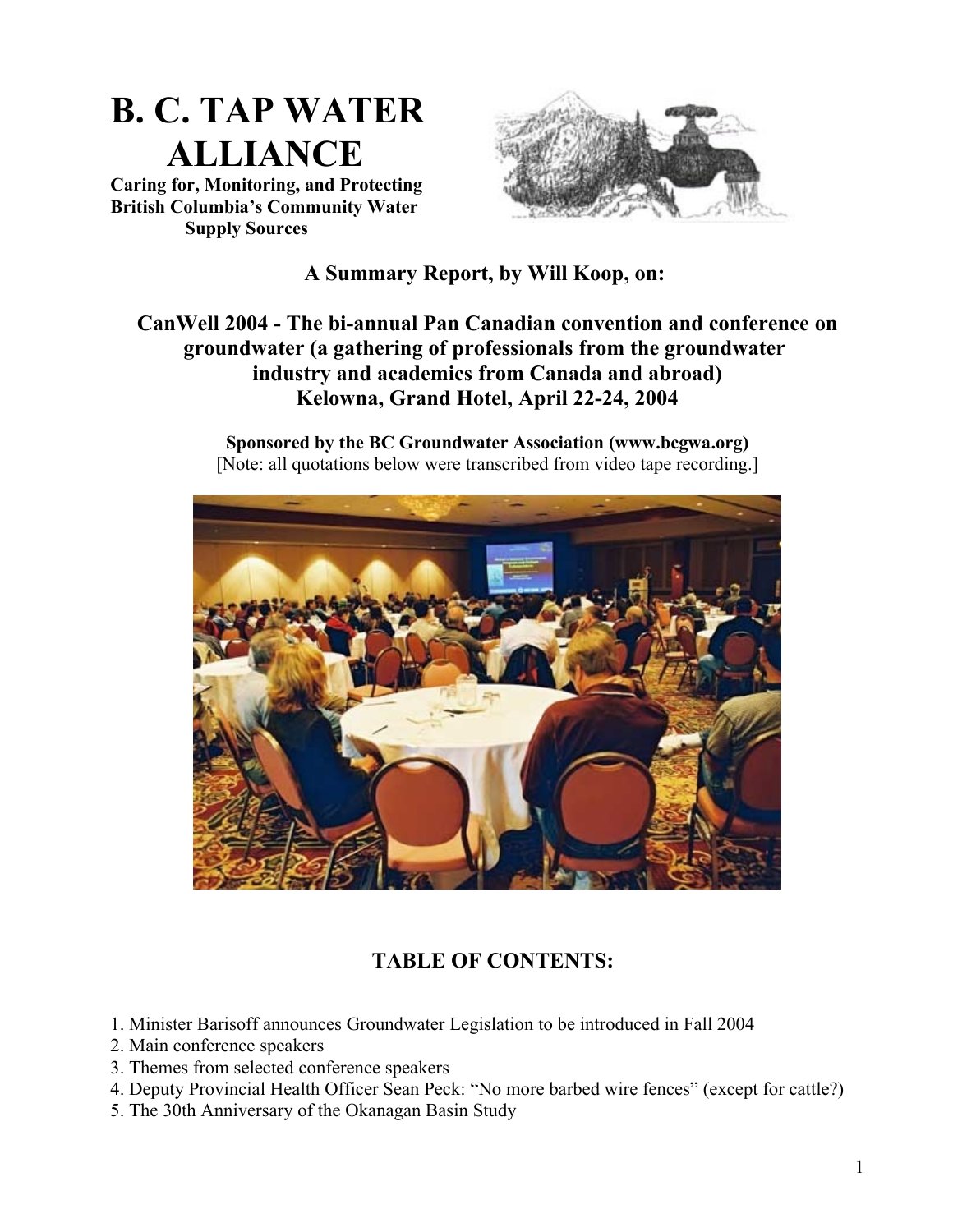# **1. MINISTER BARISOFF ANNOUNCES GROUNDWATER LEGISLATION TO BE INTRODUCED IN FALL 2004**

Upon the advice of a delegate at the national conference on drinking water held in Calgary three weeks earlier (see our website for summary details), I attended most of the groundwater conference workshops held in Kelowna (all day Thursday and Friday morning April 22-23), sponsored by the BC Groundwater Association. Because of our focus since 1997 on domestic surface drinking water supplies, the conference became an important opportunity for our organization to expand our collective horizons to listen to and meet groundwater experts. Hopefully, now, we intend to include a section on groundwater on our website in the near future. As the case in Calgary, I also circulated our recently published newsletter, *Natural Source Protection: High Time for a Change*, to conference delegates, which is posted on our website.

Bill Barisoff, the new BC Liberal Party Minister of Water, Land and Air Protection (who replaced Joyce Murray in the recent Cabinet shuffle), MLA for the newly formed riding of Penticton - Okanagan Valley, former opposition critic for Agriculture, and former Deputy Chair of the Select Standing Committee on Agriculture and Fisheries, kicked off the conference proceedings by announcing that his party government was intent on introducing groundwater legislation in five months time in September 2004, legislation that won't come into force until September 2005. This announcement was greatly applauded at the conference. BC remains the only provincial jurisdiction "without regulations to protect groundwater" (as stated by Lynn Kriwoken, BC Ministry of Water, Land and Air Protection, during her workshop), despite ongoing pleas for such over the course of many decades. The obvious question, as to why such legislation has been delayed for so long, while groundwater sources were compromised and licences unregulated, may be related to its delicate and political nature. There should be an accurate summary analysis made on why groundwater legislation has been put out to pasture for so long. Correspondingly, it took many decades before the passage of the *Drinking Water Protection Act* (with its obvious weakness overlooking "protection"), recently passed in May 2003. In September 2002, the BC Minister of WLAP established the Ground Water Advisory Board.

Posted on our website is a transcript of a presentation by Val Gwyther in February 1953 delivered at the annual BC Natural Resources conference, where he provided a strong visionary statement 51 years ago for such legislation:

"**Recommendations**. Revisions to the Water Act or the passing of a Ground Water Act to protect this resource and its users is of utmost importance. The ground water resource is closely related to our surface waters inasmuch as they are dependent on each other. It appears that administration of both resources should be coordinated under the one branch, the Water



Rights Branch. Powers of the Comptroller under a revised or new act must be far reaching for the protection of present users and the resource<sup>"</sup>

Minister Barisoff (second from left) mingles with groundwater experts after his speech.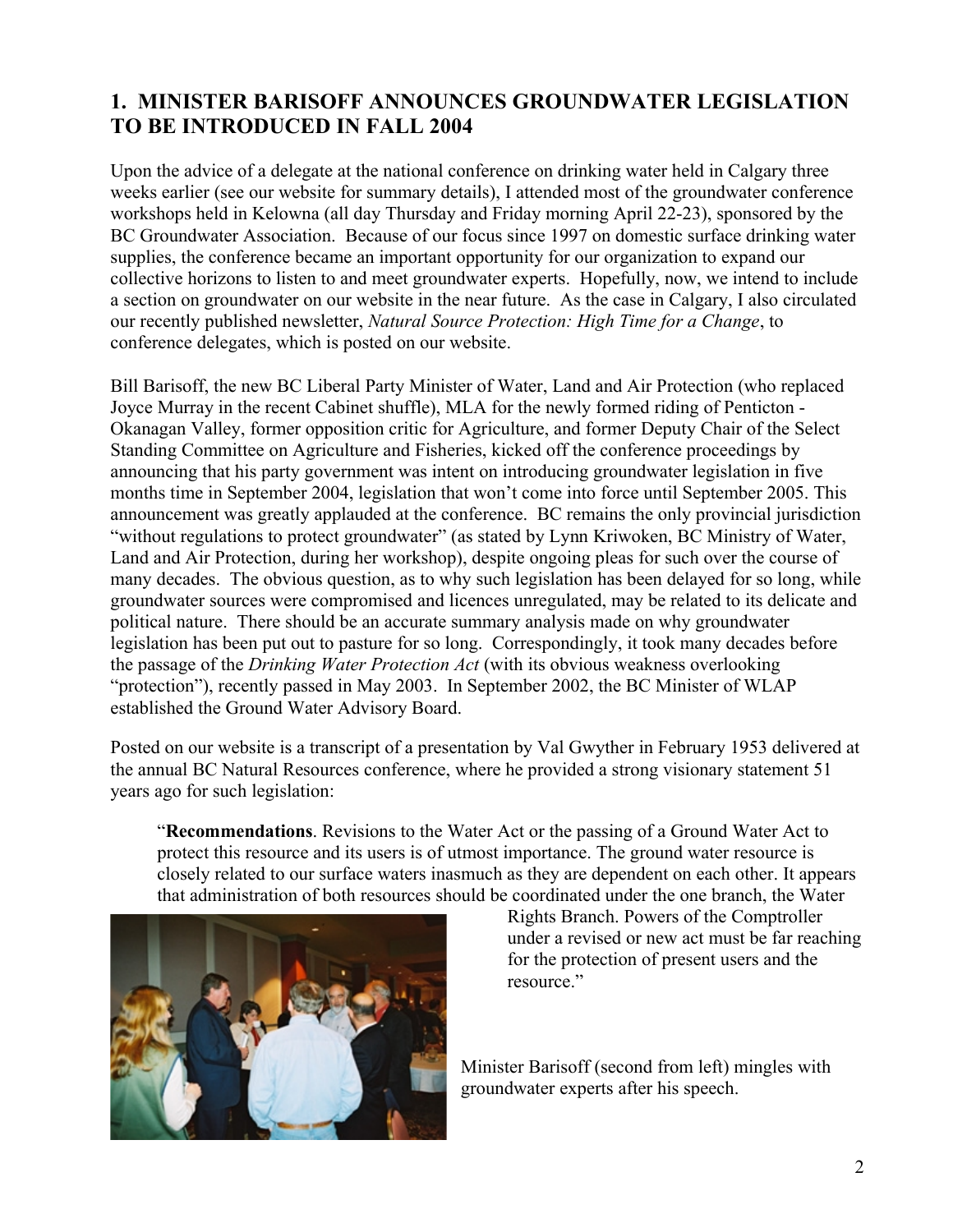# **2. MAIN CONFERENCE SPEAKERS**

A wide variety of groundwater experts and top provincial and federal government administrators spoke at the Kelowna conference. They included Paul Wilson (New Brunswick government Manager of the Water Planning Section, overseeing the implementation of Source Drinking Water Protection Strategy for surface and ground water supplies), Matt Uza (Ontario Ministry of Environment's Senior Policy Analyst, Water Policy Branch), and Dr. Alfonso Rivera (since 1999, Natural Resources Canada's and Geological Survey of Canada's Chief Hydrogeologist, and chairman of the twenty member National Ad-Hoc Committee on Groundwater). Oddly, there were no groundwater speakers representing the BC government. Following recent government cuts, staff transfers and retiring personnel, BC now has only two groundwater administrators remaining to serve the entire province. Three guest speakers, which included two top government (J.F. Donzier, Mathieu Ahyerre) and one industry representative (Herve Buisson) from France spoke about the historical and recent issues that French municipal and District governments face. Hans Schreier, a professor at the Institute of Resources and Environment (University of BC), with international experience, summarized the conditions and future challenges of groundwater sources in the Lower Mainland (located east of Greater Vancouver) from years of data collected, analyzed and synthesized by UBC students. Murray Joureay, (a Vancouver geologist with Natural Resources Canada, and part of a Sustainable Resources Initiative in the Georgia Basin in Western Canada where he coordinates an inter-disciplinary project aimed at building a web base of architectural framework to situate and promote the use of integrated earth science information).

## **3. THEMES FROM SELECTED CONFERENCE SPEAKERS**

(a) **Dr. Alfonso Rivera** stated, in the context of discussions about source protection and assessments, that Canadians are in great need of a national vision. As highlighted in our recent newsletter, we also believe that Canadians need **A New Strong Charter on Water**. Rivera highlighted that **"water is our most precious (renewable) natural resource,"** that "groundwater is a geological resource, an environmental resource, and an economic resource," that "access to clean water strongly influences development in Canada," and that "water is central to our national wealth." Alfonso stressed that "surface-groundwater links need to be better understood."

Rivera presented statistics from 1996 evaluating the division of fresh surface and groundwater consumption in Canada into seven major sectors. Measured in millions of cubic meters, are: Agriculture (4,098), Mining (681), other primary resource industries (231), Manufacturing industry (6,397), electrical power (28,664), other industries (880), and domestic use (3,922), for a total of 44,873. Of this total, Industry uses 71% of Canada's surface waters, Agriculture 11%, and Domestic uses 17%. In terms of groundwater nationally, Industry uses 14%, Agriculture 43%, and Domestic uses 43%. So, eight years ago, 43% of, or 10 million Canadians relied on groundwater for their drinking sources.

(b) The French delegates.

(i) **Jean Francois Donzier** (partial background: the French government gave him the responsibility to set up the International Office for Water and has been its general manager since 1991; former Governor of the World Water Council; permanent Technical Secretary of the International Network of Basin Organizations; on the Board of Directors of several water foundations). Donzier related the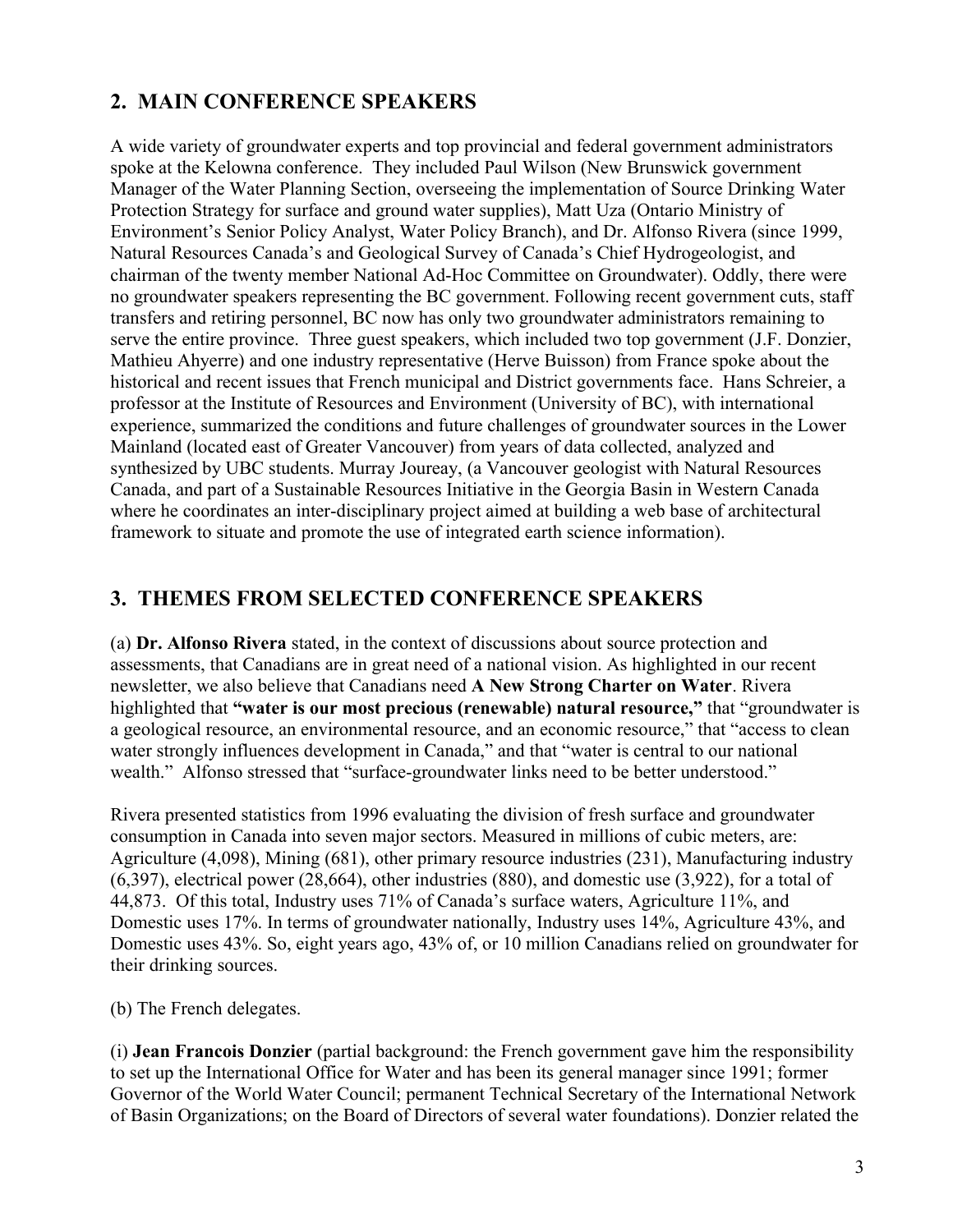origins behind a recent legislative framework of the European Parliament and of the Council (Directive 2000/60/EC, October 23, 2000) "establishing a framework for the Community action in the field of water policy." As of May 1, 2004, the Member States of the European Union will increase from 15 to 25, to be increased to possibly 28 with the accession of other eastern European blocks. All will begin to embrace a policy on water resources.

Donzier highlighted the new European Community framework directive: **"Water is not a commercial product like any other, but, rather, a heritage which must be protected, defended and treated as such."** Linked to this, he defined the upcoming challenges: (1) "preventing the deterioration of water resources; (2) reducing the emissions of substances; (3) achieving a "good status" for water and aquatic environments." These are to be based on a number of integrated principles: for new water policy; "the principles of precaution and preventative action, as well as the principle of priority remedial measures at the source of the threats to the environment"; "the "polluter-pays" principle"; "the principle of the recovery of costs of services linked to water use "including environmental and resource costs";" "decision making "at a level as close as possible to the sites of water use and degradation";" "a river basin approach"; "a combined approach aiming at reducing pollution at the source by defining emission limit values and environmental quality standards"; and "involvement of the public as a condition for success." Included is a "transparency of costs and polluter-pays principle: do the current prices cover the costs of the service, i.e., the operating and renewal costs; does the implementation of the polluter-pays principle allow charging to polluters the costs equivalent to the environmental damage they cause?; what is the sharing of the charges between the different economic sectors (households, industry, farming, etc.)." All of this will be harmonized through a common directive, including "the definition of common frames of references" between all European States (before 2006). The objective of the European Community vision is to "achieve a "good status" for surface and ground waters before 2015", where progress will be identified by report cards.

#### *The Timetable for the European Union Water Framework Directive:*

2003- Transposition and designation of the relevant authorities in the river basin districts; 2004 - Inventory: characteristics, impacts of human activities and economic analysis, creation of a register of protected areas;

2006 - Operational program for the monitoring of water status, National measures for environmental quality standards for priority substances, beginning of a public enquiry for the management plan;

2009 - First management plan, definition of the measurement programs;

2010 - Use of the cost recovery principle;

2012 - Application of the combined approach (controls and limit values of emissions), beginning of the measurement programs;

2015 - The environmental objectives of water quality waters are achieved.

Integral to the achievement of these results, is the critical role of River Basin Committees.

(ii) **Mathieu Ahyerre,** with the Department of Water in France, summarized the recent history of French water law. 1964 marked the beginning of the federation of French water management, the French water law, with the creation of national water agencies. In 1992, France passed another water law, provisions of the Master Plans for Water Management, which became an influential template and framework directive for the European community. There are three main actors that share supervision planning of fresh water in France: the State, Municipalities, and the River Basin Organizations. These new directives were recently strengthened and revised with attending legislation passed at the beginning of April 2004. In France, there are 6 river basin (catchment)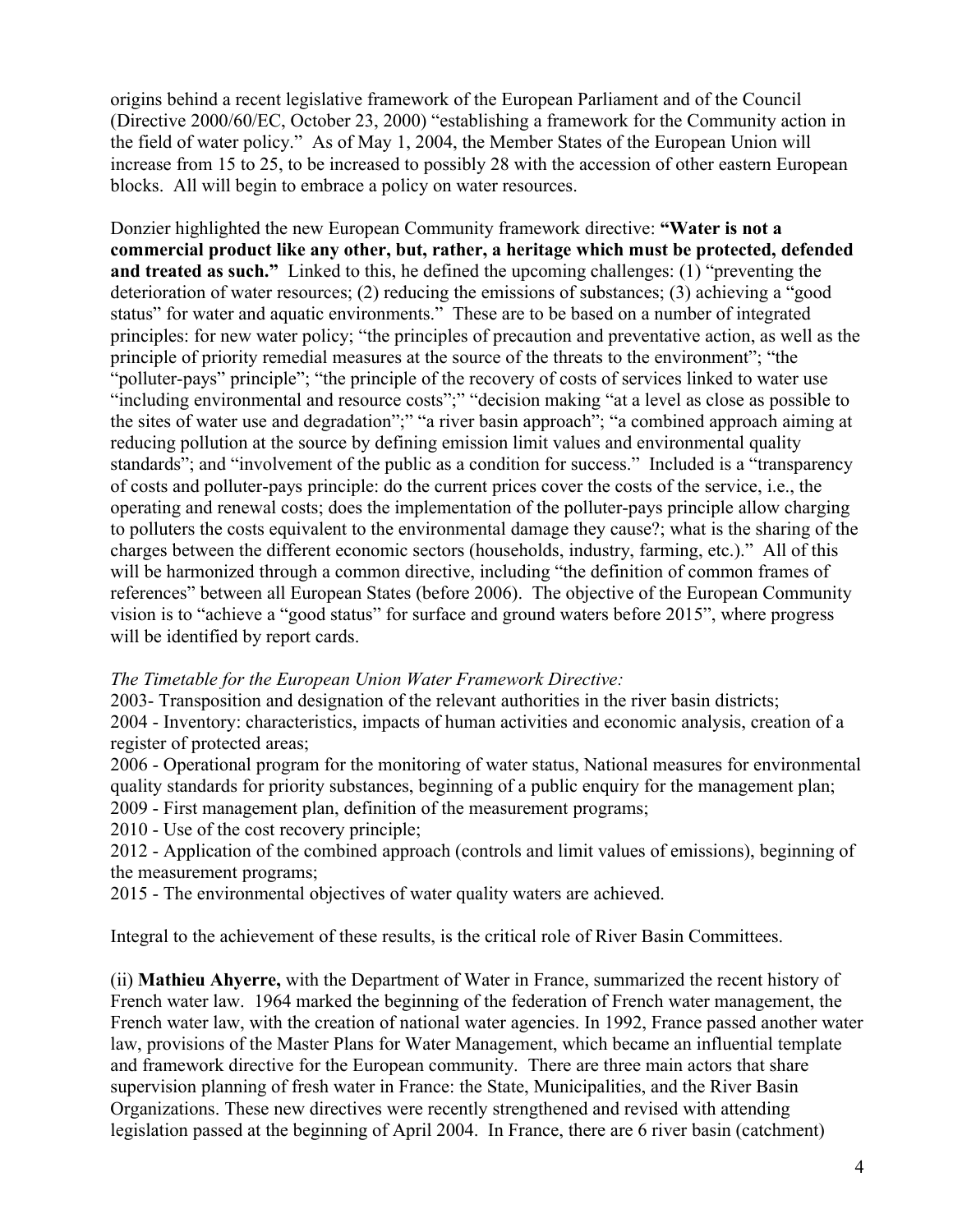territories, the River Basin Committees or Water Parliaments.

For instance, the Seine-Normandy Basin Committee, which is marked by agricultural pollution, is an area of 100,000 square kilometres, which includes the City of Paris, and is divided into 8 regions with 25 counties that include 8,700 municipalities with a population of 17 million. The Seine-Normandy River Basin Committee, whose role is to define the policy of the basin and then transcribed into the Master Plan for Water Management, has 118 members, which consist of 45 local authority representatives, 45 stakeholder representatives, 21 state representatives, and 7 professional representatives. Also is the Seine-Normandy Water Agency, which is a public body under the Ministry of the Environment, that includes 7 regional offices with 500 employees, that enforces the Master Plan for Water Management. Its financial program objectives are (1) to protect the natural patrimony and water quality, (2) lower pollution from municipalities, agriculture, and industry, (3) protect drinking water resources. To do this, the Water Agency bills consumers (inhabitants, industry, agriculture) for degradations to water quality, under the qualification that "the polluter should pay".

(c) **Hans Schreier** has developed an impressive interactive computer software data tool that details all the various levels of information collected over time by his graduate students about aquifers in the Lower Fraser Valley. There are 73 aquifers in the Lower Fraser Valley, five of which Schreier focussed on: Agassiz, Hatzic, Abbotsford, Brookswood, and Hopington. The reason he chose these particular aquifers for his presentation was related to the amount of farming activity in the area: cattle, poultry, manure, and the influence that these activities have on polluting groundwater with nitrates. Along with these concerns are farming practices that directly pollute surface waters. Over a period of ten years (1991-2001) the amount of chickens were doubled, from 8 million to 16 million. Dairy cows have also increased over the same period, where the Lower Mainland now has the distinction of the having the highest dairy farm density in Canada. Some of Schreier's findings show: "agricultural intensification is clearly evident in the Lower Fraser Valley; nitrate seems to be a good indicator of land use impacts on aquifers; significant relationships were found between land use and nitrate; agriculture and septic systems appear to have an impact on water quality in several aquifers; shallow wells seem to be most prone to contamination (there is migration of nitrates to deeper aquifers as well); source control is the only measure to effectively control non-point sources of pollution."

A question from the floor to Schreier about his recommendations on the future management of aquifers in the Fraser Valley. His response: more recharge to some aquifers naturally, particularly with the looming problems we face about global warming. Some agencies in the world are redirecting treated stormwater to aquifers, which Schreier advises against, due to the presence of unwanted heavy metals, etc., that would contaminate groundwater sources. Regarding agriculture, he says we have to rethink agriculture, particularly in terms of regulating waste.

(d) **Matt Uza**. Summarized that groundwater research began to fall off the map in the early 1990s in Ontario - "Walkerton changed all of that". He said Ontario does not have a groundwater act, but it is dealt with through a number of legislations: in the Ontario *Water Resources Act* (brought about in the early 1960s) contains *Wells Regulation* (a permit is needed with more that 50,000 litres of withdrawal per day) since amended with new regulations; in the *Safe Drinking Water Act* (December 2002) that includes *Drinking Water Systems Regulation* (Part 2 of the Report of the Walkerton Inquiry was Recommendation No. 67, "The provincial government should enact a Safe Drinking Water Act to deal with matters related to the treatment and distribution of drinking water"); and the *Source Water Protection Framework*. Part and parcel with the future of Ontario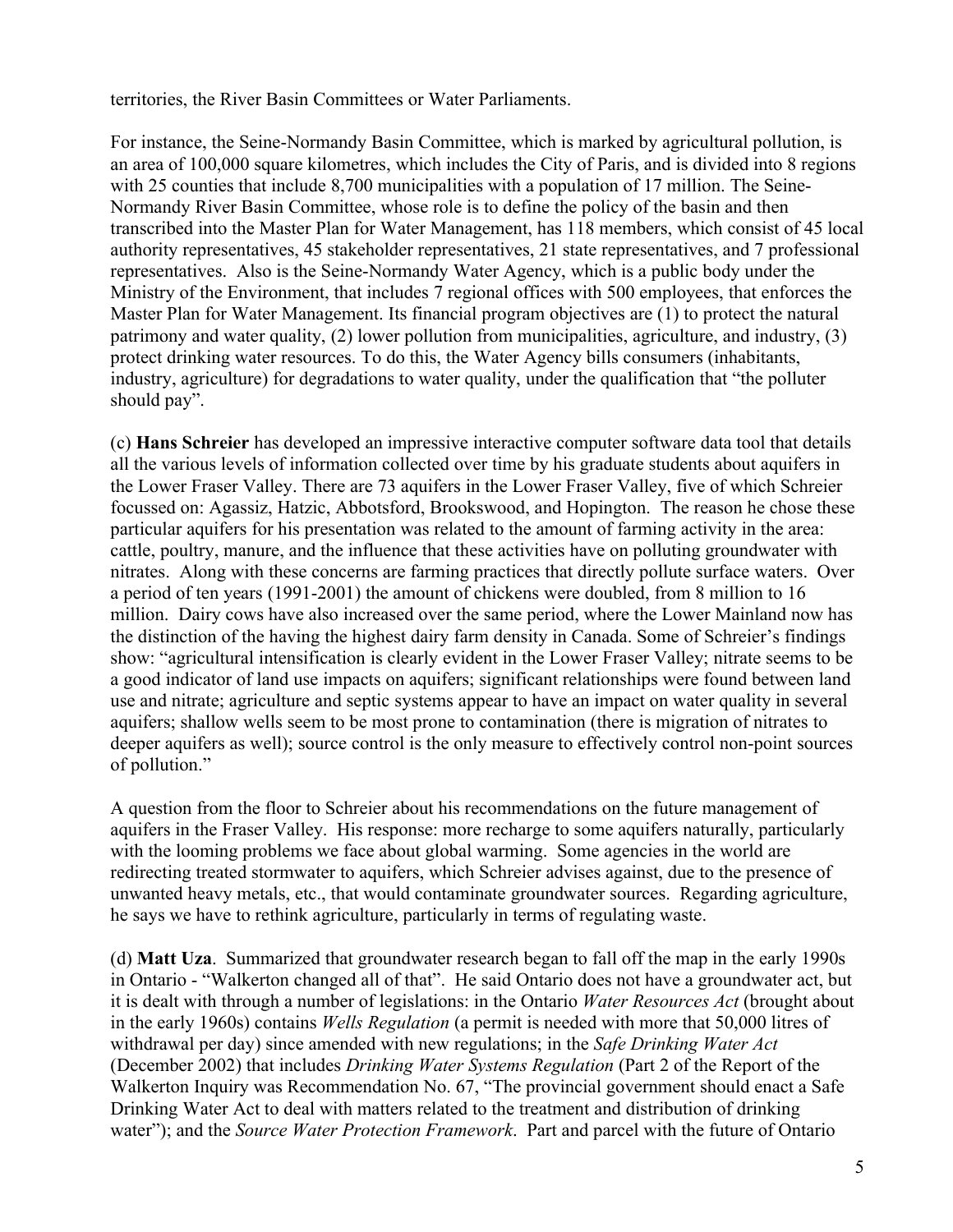drinking water legislation is source water protection. Part 2 of the Walkerton Inquiry provided 22 recommendations related to source water protection, protection being one of five necessary components (the other four: treatment, distribution, monitoring, response). The proposed Source Protection legislation will include "watershed-based source protection plans", "establishment of/ amendments to watershed boundaries", "organization of watersheds into "watershed regions" to gain efficiencies", and "governance" (local boards and committees). As part of the evolution of the changes related to the Walkerton Inquiry, the Ontario government circulated a White Paper to Ontario residents/stakeholders for consultation in March 2004.

(e) **Paul Wilson**. There are 30 municipal surface water supplies in New Brunswick, serving 21 Municipalities for a population of 300,000 (40% of the Province). There are over 55 Municipal Groundwater supplies serving a population of 150,000 (20% of the Province). The remainder are on private wells for 27 Municipalities, serving a population of 300,000. Source protection concerns and studies began in the late 1980s, later legislated through the *Clean Water Act* and the *Wellfield Protection Program*.

(f) **Murray Journeay**. Accomplished jointly through staff with Geological Survey of Canada and Simon Fraser University, the team focussed on an intensive multi-index computer groundwatermapping project over the southern Gulf Islands. Their work was also coordinated with the provincial government, Islands Trust, and local citizen groups. As part of the mapping project that shows all the related factors to groundwater sources, is the importance of establishing a comprehensive decision-making process between the actors, decision support tools, and negotiated concepts, particularly with scenarios about projected population growth. Murray stressed the importance of bridging the gap between decision-making (government policy) and science, between intent and actions. Alan Kohut, the former BC Ministry of Environment's senior groundwater specialist, now a consulting engineer, praised Journeay and his team's work as the finest he has seen to date.

> *"Source protection must be adopted as a critical element in long-term groundwater management strategies for both municipalities and rural residents. Management strategies that include both wellhead protection and modification to land-use practices have had proven results in protecting groundwater quality. Because source protection requires land-use restrictions, it is a difficult concept for municipalities to adopt because it places restrictions on economic development."* (*Linking Water Science to Policy: Groundwater Quality*, page 18, from a Canadian Council of Ministers of the Environment (CCME) sponsored workshop, March 21-22, 2002.)

# **4. DEPUTY PROVINCIAL HEALTH OFFICER SEAN PECK - NO MORE "BARBED WIRE FENCES" (except for cattle?)**

Friday morning, the second day of the conference workshops, began with a presentation by Deputy Provincial Health Officer Sean Peck, who, as was announced during the introduction, will shortly be retiring from government (May 31, 2004). Peck summarized the recent rise of waterbourne disease outbreaks in BC since 1990, the passage of the *Drinking Water Protection Act* in May 2003, and the corresponding implementation of the *Drinking Water Action Plan*. He also stated that Walkerton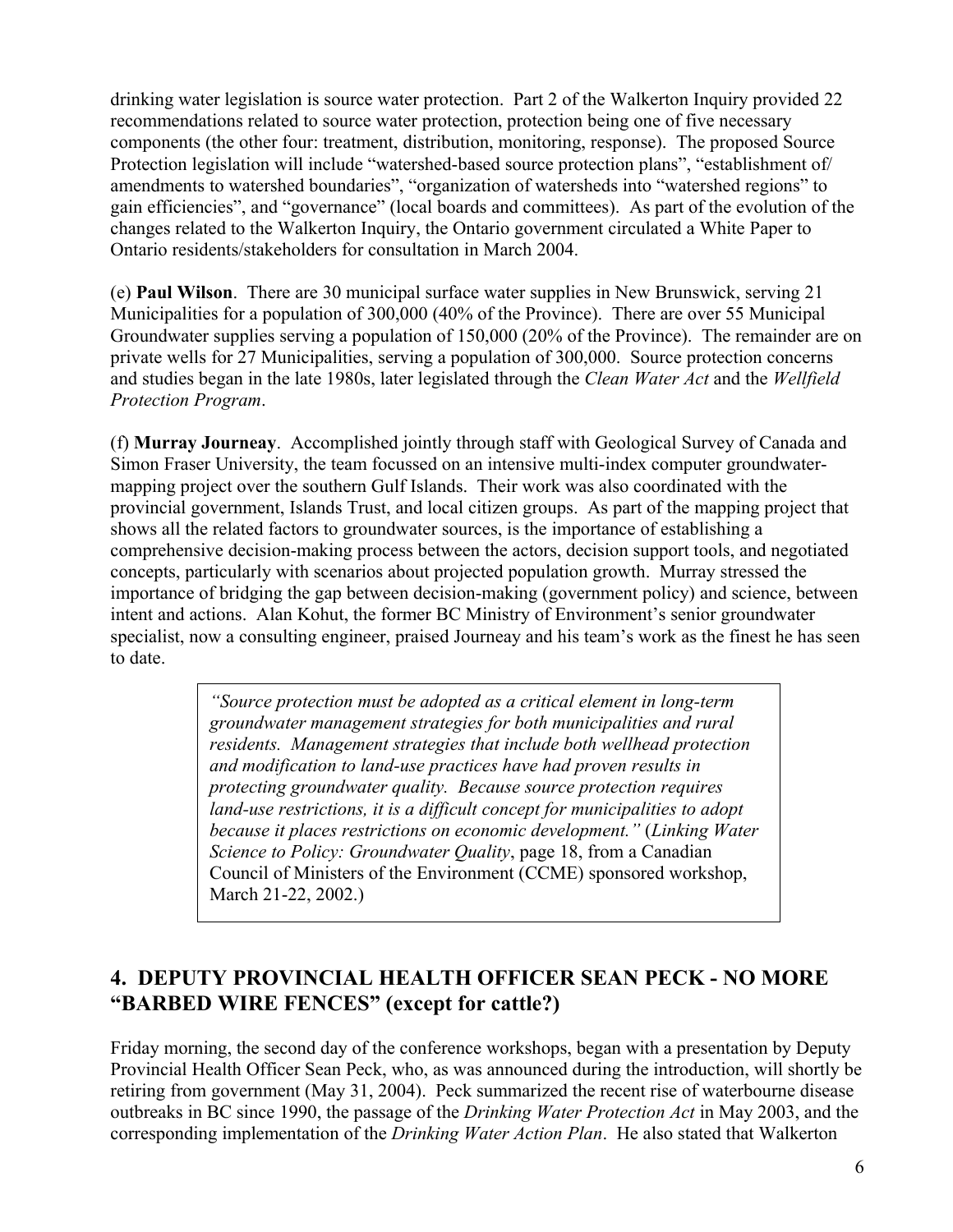was a large Wake-Up Call for the Province behind the triggering of the recent legislation (as we've noted in our written presentations, the government has been asleep behind the wheel on this issue for thirty odd years, witnessed, for instance, by numerous complaints and annual resolutions by the Union of BC Municipalities, and by a 1991 declaration by an association of health officials and lawyers). As part of the new legislation reorganization structure, Peck stated that Barry Boettger will be moved from his present portfolio to that of the new Provincial Drinking Water Officer, in charge over the other proposed 20 Drinking Water Officers.

Peck indicated "microbiological contamination is the key risk driver in BC", and that "increasingly we are talking about turbidity as a surrogate". Of central interest, he stated that, according to the new *Drinking Water Protection Act*, "the role of the water supplier is to provide safe drinking water in accordance with the Act and Regulations." Of course, as the BC Tap Water Alliance has pointed out, the provincial government, which continues to sanction "multiple land use planning" activities in drinking water supplies with impunity, wrongly transferred this "burden" to provincial water purveyors following a political decision in the 1980s to do so.

Delegates posed several questions to Peck from the floor mike after his presentation. One was a relevant question regarding the possible impacts to the Lower Mainland's groundwater system from composting hundreds of thousands (millions) of chickens infected by the recent bird flu virus. *Peck:* "I've not been made aware that we've got any contamination with water supplies. I know that they are being very careful to compost the dead chickens, and make sure they meet the required temperatures that will kill the viruses. They are also being very careful to ensure that wherever there is disposal of the dead carcasses it is done either in a sanitary landfill or in an incinerator. I'm not aware that there are any issues. I know that in other jurisdictions, like in the UK, they started burying animals, and it started contaminating the water supplies, but I'm not aware that its something equivalent, I'm sure it isn't."

I asked the last question. "Will Koop, with the BC Tap Water Alliance. Our group has been concerned prior to the *Drinking Water Protection Act*, during, and after its passage, about the real meaning of protection in surface and groundwater sources in British Columbia. And we really think this is a critical oversight, the fact that the government is still not protecting our sources due to its policies of integrated resource management. Specifically, I would like to ask you a question on one of those parameters. And I did ask this to Barry Boettger, two weeks ago in Calgary at the national drinking water conference. This relates to cattle in domestic drinking watershed sources. And I'm wondering, the concerns that we keep raising with the government, where are we headed in dealing with this particular question?"

*Peck:* "Will. I hope I can give a similar answer to Barry, whom I work with. The way I look at it is this. There is a huge amount of economic activity in watersheds in British Columbia. Back in 1986 I went to Australia and observed a new reservoir they put in place, which had recreational facilities and things like that. So I said to myself, I think the days of having barbed wire fences around watersheds are in the past, because there is so much economic activity. But, what the *Act* does is enable a source to tap assessment; to assess what is the harm in that water source, what is the potential contamination. And just to get a simple answer from Cranbrook. They actually put a fence two kilometers around the water intake to be quite sure that cattle didn't get into the water source. And secondly, they've taken measures to make sure the young calves didn't get anywhere near the streams. By that means it reduced the hazard enormously. It's not quite as good as putting a barbed wire fence right around the source. But I think if you take that approach, to try and identify where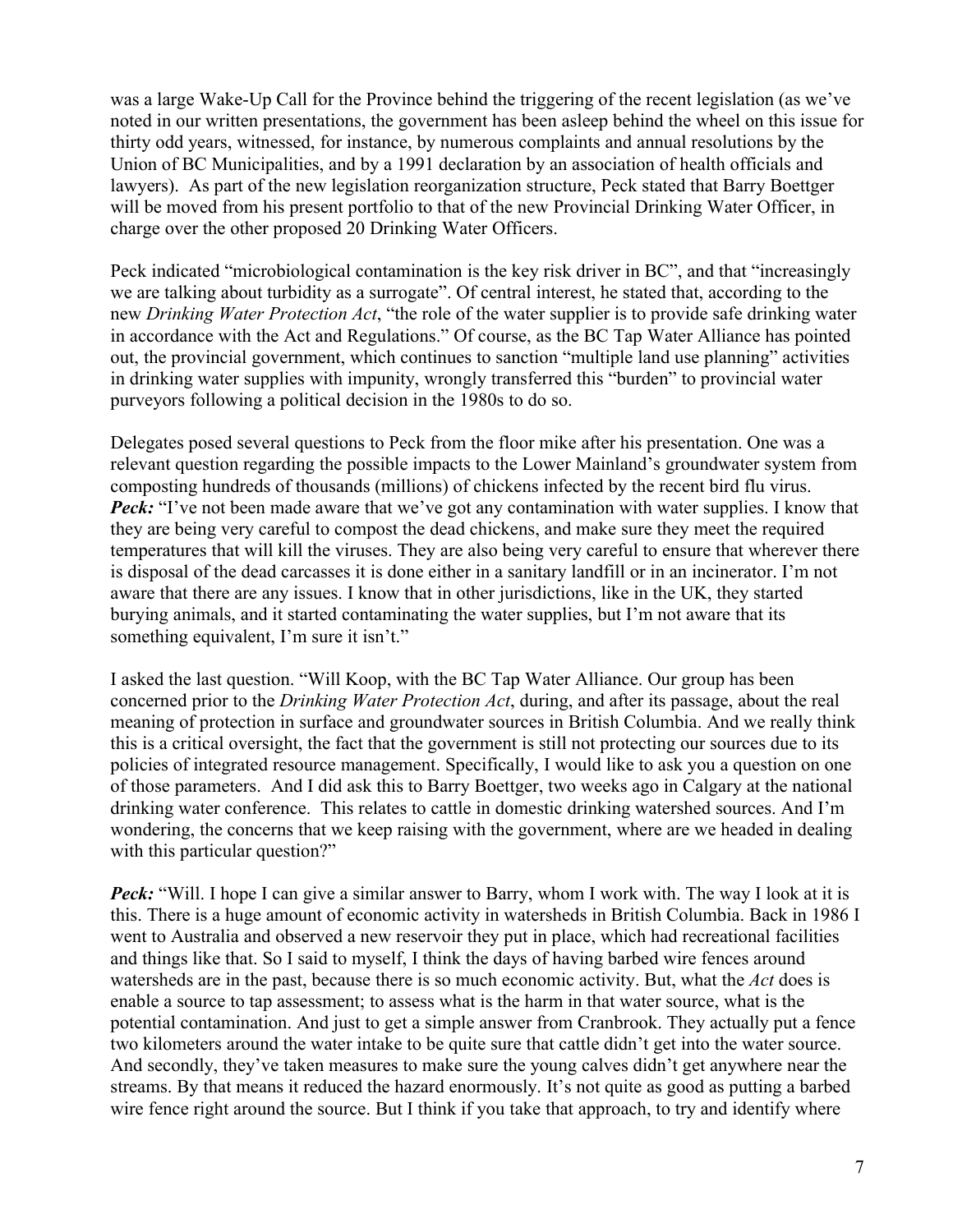the hazard is, and realize the contamination of the water source, that is the most rational way of dealing with it on a system by system basis."

Cranbrook had a large cryptosporidium outbreak from their water supply related to cattle grazing in 1996, which Peck included in his presentation on waterbourne disease incidents. It seems, from Peck's vague answer to our question, that the Ministry of Health continues to tolerate cattle grazing in domestic water supplies because of political pressure related to "economic activity".

## **5. 30th ANNIVERSARY OF THE OKANAGAN BASIN STUDIES**

Coincidental to the Groundwater conference was the unannounced fact that it marked, almost to the day, the  $30<sup>th</sup>$  anniversary of the completion of the Okanagan Basin Study and the release of the thick main report and twelve thick technical supplement reports (about 6,000 pages in total) in March 1974. The Study was a three-year collaborative effort and agreement between the federal and BC provincial governments to study the water resources and their long-term planning and projected population demand on them in the Okanagan Basin. It was this planning process that allowed Okanagan decision-makers and the public to envision future water planning practices.

According to technical supplement eleven (*Public Involvement*), this was the first public planning process embarked by both governments, and included comprehensive public consultation within three Regional government Districts, with the establishment of seven public task forces. Prior to the establishment of the Basin Study was the creation of the Kelowna and District Executive Committee for Okanagan Pollution Control in early 1965, and the Okanagan Basin Water Board in May 1969. One of the central public criticisms of the Study by the task forces, echoed by the concerned public in newspapers, radio interviews and television broadcasts, was a deficiency or oversight in the October 1969 Terms of Reference that excluded examining forest management practices in the Okanagan and their influences on water quality and timing. From 1912 to the time when logging was accelerated in the early 1960s (the new mandate for sustained-yield logging and the establishment of Tree Farm licences) very little logging took place in the Okanagan, as the Irrigation and Improvement Districts had established Forest Reserves on much of the Public forestlands in the Okanagan to protect drinking and irrigation waters, Reserves that were later ignored by government and industry. There was also no reference in the Basin Study reports to the many *Land Ac*t Watershed Reserves created in late 1973 by a government Task Force on Community Watersheds. Forestry practices also influence groundwater resources.

In 1975, the Okanagan Similkameen Parks Society published a 34-page report, *Is Everything All Right Up There?*, on the recent logging operations in the Okanagan. The report, which was also forwarded to the Peter Pearce Commission on Forest Resources, was critical of the Okanagan Basin Study reports, particularly Supplement One (Task 180, Appendix E), the report by professional forester Robert Willington and company:

"While on the one hand we had from the forest industry a continuing public relations assurance that everything was all right "Up There", on the other hand we had the evidence before our eyes that everything was not all right. Visits to the new clear-cut areas at the time of spring runoff, for example, showed us that every sloping skid trail was alive with a muddy stream which ultimately found its way into streams and reservoirs that provide the valleys below with life-giving water. We saw logging roads eroded with meltwater, landslips into